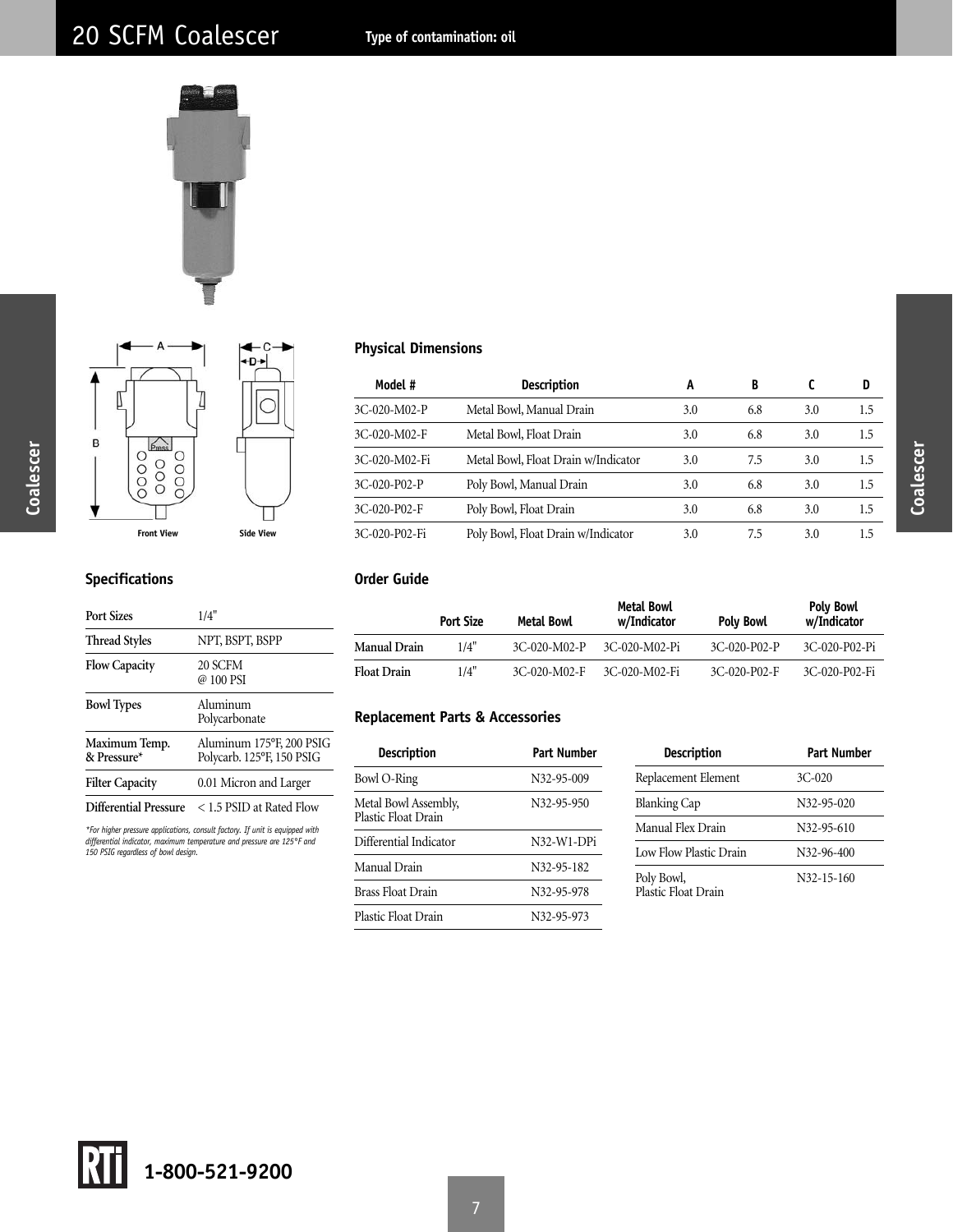



| Model #       | <b>Description</b>                  | A   | B    |     | D   |
|---------------|-------------------------------------|-----|------|-----|-----|
| 3C-060-M04-P  | Metal Bowl, Manual Drain            | 3.8 | 10.0 | 3.8 | 2.0 |
| 3C-060-M04-F  | Metal Bowl, Float Drain             | 3.8 | 10.5 | 3.8 | 2.0 |
| 3C-060-M04-Fi | Metal Bowl, Float Drain w/Indicator | 3.8 | 11.5 | 3.8 | 2.0 |
| 3C-060-P04-P  | Poly Bowl, Manual Drain             | 3.8 | 10.0 | 3.8 | 2.0 |
| 3C-060-P04-F  | Poly Bowl, Float Drain              | 3.8 | 10.5 | 3.8 | 2.0 |
| 3C-060-P04-Fi | Poly Bowl, Float Drain w/Indicator  | 3.8 | 11.5 | 3.8 | 2.0 |

## **Specifications**

**Coalescer**

Coalescer

| Port Sizes                   | $1/4$ ", $3/8$ ", $1/2$ "                             |
|------------------------------|-------------------------------------------------------|
| <b>Thread Styles</b>         | NPT, BSPT, BSPP                                       |
| <b>Flow Capacity</b>         | 60 SCFM @ 100 PSI                                     |
| <b>Bowl Types</b>            | Aluminum<br>Polycarbonate                             |
| Maximum Temp.<br>& Pressure* | Aluminum 175°F, 200 PSIG<br>Polycarb. 125°F, 150 PSIG |
| <b>Filter Capacity</b>       | 0.01 Micron and Larger                                |
| Differential Pressure        | $<$ 1.5 PSID at Rated Flow                            |

*\*For higher pressure applications, consult factory. If unit is equipped with differential indicator, maximum temperature and pressure are 125°F and 150 PSIG regardless of bowl design.*

**Order Guide**

|                    | <b>Port Size</b> | Metal Bowl   | <b>Metal Bowl</b><br>w/Indicator | <b>Poly Bowl</b> | <b>Poly Bowl</b><br>w/Indicator |
|--------------------|------------------|--------------|----------------------------------|------------------|---------------------------------|
|                    | 1/4"             | 3C-060-M02-P | 3C-060-M02-Pi                    | 3C-060-P02-P     | 3C-060-P02-Pi                   |
| Manual Drain       | 3/8"             | 3C-060-M03-P | 3C-060-M03-Pi                    | 3C-060-P03-P     | 3C-060-P03-Pi                   |
|                    | 1/2"             | 3C-060-M04-P | 3C-060-M04-Pi                    | 3C-060-P04-P     | 3C-060-P04-Pi                   |
|                    | 1/4"             | 3C-060-M02-F | 3C-060-M02-Fi                    | 3C-060-P02-F     | 3C-060-P02-Fi                   |
| <b>Float Drain</b> | 3/8"             | 3C-060-M03-F | 3C-060-M03-Fi                    | 3C-060-P03-F     | 3C-060-P03-Fi                   |
|                    | 1/2"             | 3C-060-M04-F | 3C-060-M04-Fi                    | 3C-060-P04-F     | 3C-060-P04-Fi                   |

## **Replacement Parts & Accessories**

| Description                               | Part Number |
|-------------------------------------------|-------------|
| Bowl O-Ring                               | N32-95-257  |
| Metal Bowl Assembly,<br>Brass Float Drain | N34-95-200  |
| Differential Indicator                    | N32-W1-DPi  |
| Manual Drain (for Poly Bowl)              | N32-95-182  |
| <b>Brass Float Drain</b>                  | N32-95-978  |
| Plastic Float Drain                       | N32-95-973  |
| Poly Bowl, Manual Flex Drain              | N32-95-610  |

| Description                    | Part Number |
|--------------------------------|-------------|
| Replacement Element            | 3C-060      |
| <b>Blanking Cap</b>            | N32-95-020  |
| Manual Drain (for Metal Bowl)  | $PC-02$     |
| Poly Bowl, Brass Float Drain   | N32-15-164  |
| Poly Bowl, Plastic Float Drain | N32-15-165  |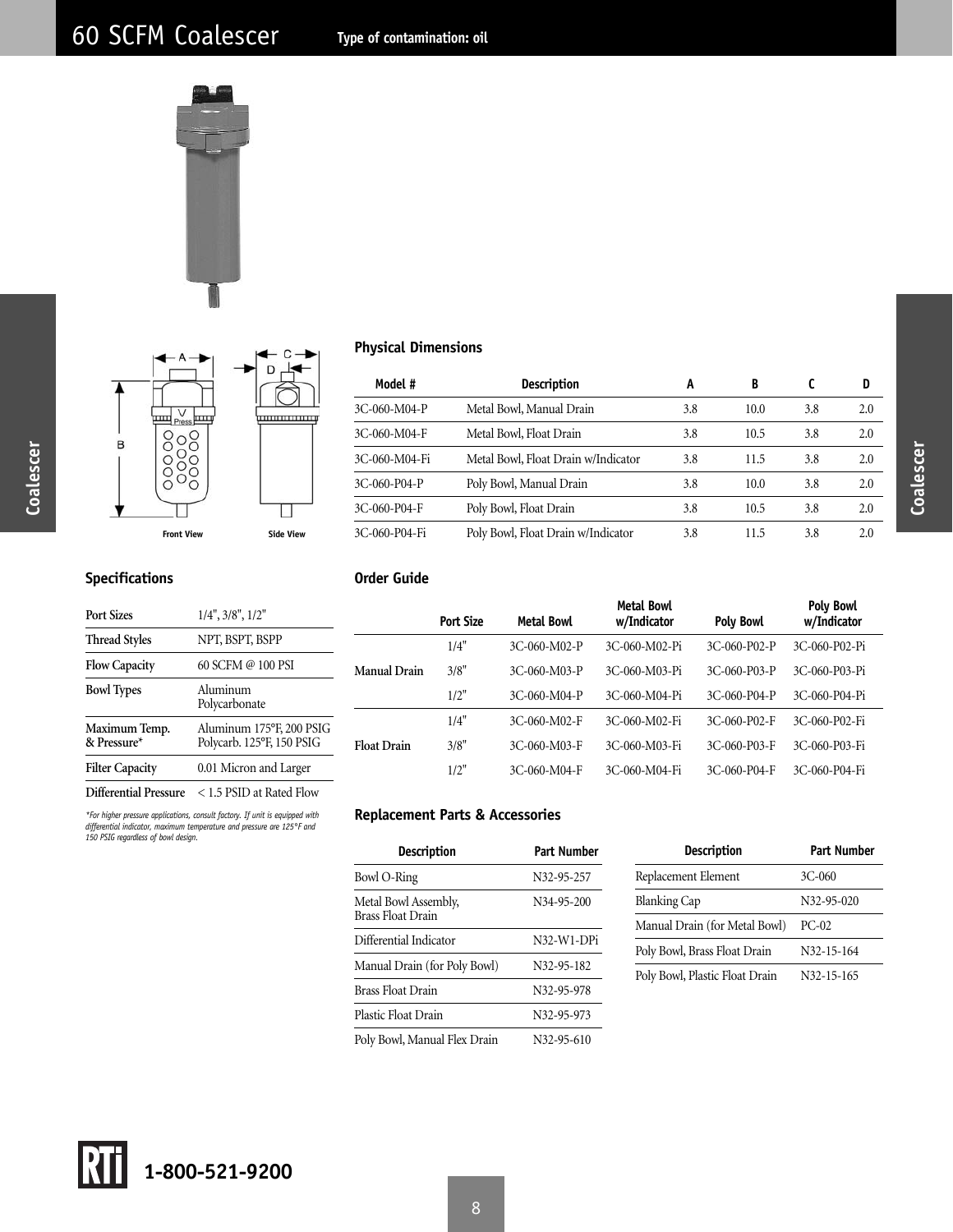



**Order Guide**

| Model #       | <b>Description</b>                  | A   | B     |     | D   |
|---------------|-------------------------------------|-----|-------|-----|-----|
| 3C-090-M06-P  | Metal Bowl, Manual Drain            | 4.6 | 16.75 | 4.6 | 2.4 |
| 3C-090-M06-F  | Metal Bowl, Float Drain             | 4.6 | 17.5  | 4.6 | 2.4 |
| 3C-090-M06-Fi | Metal Bowl, Float Drain w/Indicator | 4.6 | 19.0  | 4.6 | 2.4 |
| 3C-090-P06-P  | Poly Bowl, Manual Drain             | 4.6 | 14.0  | 4.6 | 2.4 |
| 3C-090-P06-F  | Poly Bowl, Float Drain              | 4.6 | 14.5  | 4.6 | 2.4 |
| 3C-090-P06-Fi | Poly Bowl, Float Drain w/Indicator  | 4.6 | 15.0  | 4.6 | 2.4 |

Float Drain 3/4" 3C-150-M06-F 3C-150-M06-Fi 3C-150-P06-F 3C-150-P06-Fi

1" 3C-150-M08-F 3C-150-M08-Fi 3C-150-P08-F 3C-150-P08-Fi

*Physical dimensions for the 150 SCFM units are identical to the 90 SCFM units.*

## **Specifications**

#### **Port Sizes** 1/2", 3/4", 1" **Thread Styles** NPT, BSPT, BSPP **Flow Capacity** 90 & 150 SCFM @ 100 PSI **Bowl Types** Aluminum Polycarbonate **Maximum Temp.** Aluminum 175°F, 200 PSIG **& Pressure\*** Polycarb. 125°F, 150 PSIG Filter Capacity **0.01 Micron and Larger Differential Pressure** < 1.5 PSID at Rated Flow *\*For higher pressure applications, consult factory. If unit is equipped with differential indicator, maximum temperature and pressure are 125°F and 150 PSIG regardless of bowl design.* Metal Bowl **Poly Bowl** Port Size Metal Bowl w/Indicator Poly Bowl w/Indicator 1/2" 3C-090-M04-P 3C-090-M04-Pi 3C-090-P04-P 3C-090-P04-Pi Manual Drain 3/4" 3C-090-M06-P 3C-090-M06-Pi 3C-090-P06-P 3C-090-P06-Pi 1" 3C-090-M08-P 3C-090-M08-Pi 3C-090-P08-P 3C-090-P08-Pi 1/2" 3C-090-M04-F 3C-090-M04-Fi 3C-090-P04-F 3C-090-P04-Fi Float Drain 3/4" 3C-090-M06-F 3C-090-M06-Fi 3C-090-P06-F 3C-090-P06-Fi 1" 3C-090-M08-F 3C-090-M08-Fi 3C-090-P08-F 3C-090-P08-Fi 1/2" 3C-150-M04-P 3C-150-M04-Pi 3C-150-P04-P 3C-150-P04-Pi Manual Drain 3/4" 3C-150-M06-P 3C-150-M06-Pi 3C-150-P06-P 3C-150-P06-Pi 1" 3C-150-M08-P 3C-150-M08-Pi 3C-150-P08-P 3C-150-P08-Pi 1/2" 3C-150-M04-F 3C-150-M04-Fi 3C-150-P04-F 3C-150-P04-Fi

**Replacement Parts & Accessories**

| Description                                      | Part Number             |  |  |
|--------------------------------------------------|-------------------------|--|--|
| Bowl O-Ring                                      | N <sub>32</sub> -95-256 |  |  |
| Metal Bowl Assembly,<br><b>Brass Float Drain</b> | N34-15-179              |  |  |
| Differential Indicator                           | N32-W1-DPi              |  |  |
| Manual Drain (for Poly Bowl)                     | N32-95-182              |  |  |
| <b>Brass Float Drain</b>                         | N32-95-978              |  |  |

| Description                   | Part Number    |
|-------------------------------|----------------|
| Plastic Float Drain           | N32-95-973     |
| Replacement Element           | 3C-090, 3C-150 |
| <b>Blanking Cap</b>           | N32-95-020     |
| Manual Drain (for Metal Bowl) | PC-03          |
| Poly Bowl, Brass Float Drain  | N32-15-166     |

**Coalescer**

Coalescer

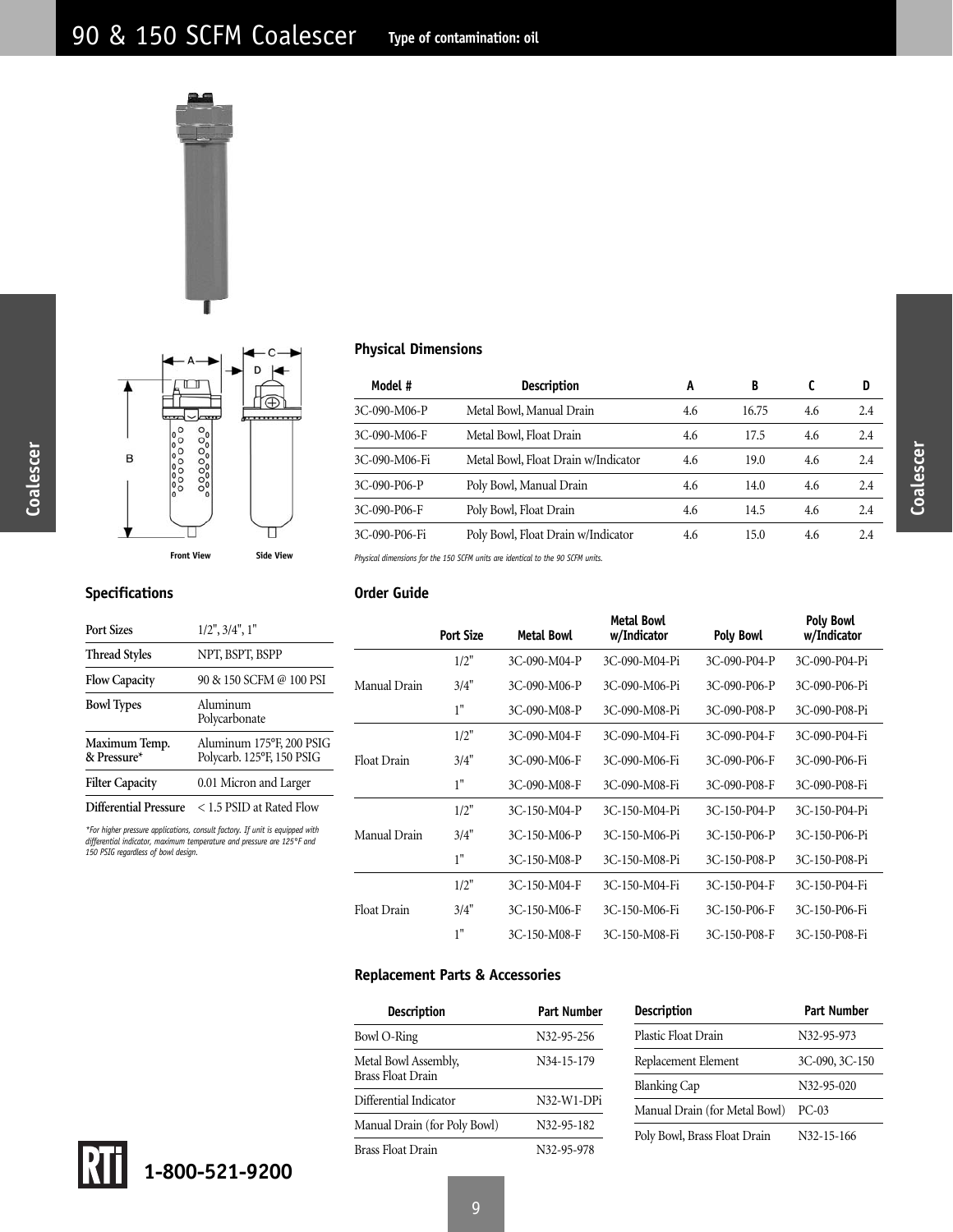

| Model #       | <b>Description</b>                  | A   | B    |     | D   |
|---------------|-------------------------------------|-----|------|-----|-----|
| 3C-300-M12-P  | Metal Bowl, Manual Drain            | 7.8 | 27.5 | 7.8 | 3.9 |
| 3C-300-M12-F  | Metal Bowl, Float Drain             | 7.8 | 32.0 | 7.8 | 3.9 |
| 3C-300-M12-Fi | Metal Bowl, Float Drain w/Indicator | 7.8 | 33.0 | 7.8 | 3.9 |
| 3C-300-M16-P  | Metal Bowl, Manual Drain            | 7.8 | 27.5 | 7.8 | 3.9 |
| 3C-300-M16-F  | Metal Bowl, Float Drain             | 7.8 | 32.0 | 7.8 | 3.9 |
| 3C-300-M16-Fi | Metal Bowl, Float Drain w/Indicator | 7.8 | 33.0 | 7.8 | 3.9 |

## **Specifications**

**Coalescer**

Coalescer

| <b>Port Sizes</b>                  | $1-1/4$ ", $1-1/2$ ", $2$ " |
|------------------------------------|-----------------------------|
| <b>Thread Styles</b>               | NPT, BSPP                   |
| <b>Flow Capacity</b>               | 300 SCFM @ 100 PSI          |
| <b>Bowl Types</b>                  | Aluminum                    |
| Maximum Temp.<br>Maximum Pressure* | $175$ °F<br>200 PSIG        |
| <b>Filter Capacity</b>             | 0.01 Micron and Larger      |
| Differential Pressure              | < 1.5 PSID at Rated Flow    |

# **Order Guide**

|                    | <b>Port Size</b> | <b>Metal Bowl</b> | Metal Bowl w/Indicator |
|--------------------|------------------|-------------------|------------------------|
| Manual Drain       | $1 - 1/4"$       | 3C-330-M10-P      | 3C-300-M10-Pi          |
|                    | $1 - 1/2"$       | 3C-300-M12-P      | 3C-300-M12-Pi          |
|                    | 2"               | 3C-300-M16-P      | 3C-300-M16-Pi          |
| <b>Float Drain</b> | $1 - 1/4"$       | 3C-300-M10-F      | 3C-300-M10-Fi          |
|                    | $1 - 1/2"$       | 3C-300-M12-F      | 3C-300-M12-Fi          |
|                    | 2"               | 3C-300-M16-F      | 3C-300-M16-Fi          |

*\*For higher pressure applications, consult factory. If unit is equipped with differential indicator, maximum temperature and pressure are 125°F and 150 PSIG regardless of bowl design.*

## **Replacement Parts & Accessories**

| <b>Description</b><br><b>Description</b><br><b>Part Number</b> |              |                     | <b>Part Number</b> |
|----------------------------------------------------------------|--------------|---------------------|--------------------|
| Bowl O-Ring                                                    | N32-F35-OR   | Electronic Drain    | N32-XED-04         |
| Float Drain                                                    | N32-95-XD8   | Replacement Element | 3C-300             |
| Differential Indicator                                         | $N32-W1-DP1$ | <b>Blanking Cap</b> | N32-95-020         |
| Manual Drain (for Metal Bowl)                                  | KSG-071      |                     |                    |

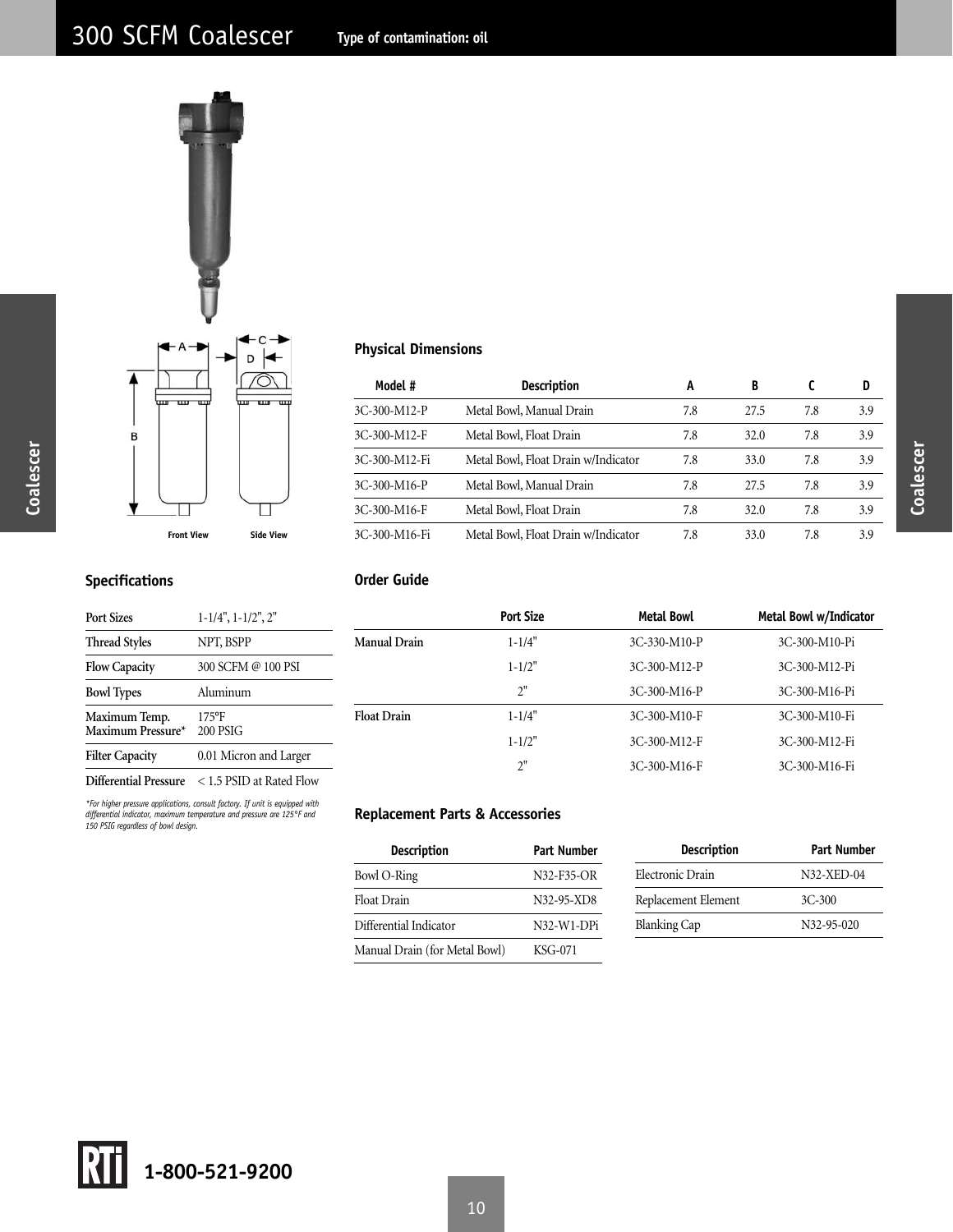



| Model #       | <b>Description</b>                  | A   | B    | C   | D   |
|---------------|-------------------------------------|-----|------|-----|-----|
| 3C-400-M10-P  | Metal Bowl, Manual Drain            | 7.8 | 27.5 | 7.8 | 3.9 |
| 3C-400-M10-F  | Metal Bowl, Float Drain             | 7.8 | 32.0 | 7.8 | 3.9 |
| 3C-400-M10-Fi | Metal Bowl, Float Drain w/Indicator | 7.8 | 33.0 | 7.8 | 3.9 |
| 3C-400-M12-P  | Metal Bowl, Manual Drain            | 7.8 | 27.5 | 7.8 | 3.9 |
| 3C-400-M12-F  | Metal Bowl, Float Drain             | 7.8 | 32.0 | 7.8 | 3.9 |
| 3C-400-M12-Fi | Metal Bowl, Float Drain w/Indicator | 7.8 | 33.0 | 7.8 | 3.9 |
| 3C-400-M16-P  | Metal Bowl, Manual Drain            | 7.8 | 27.5 | 7.8 | 3.9 |
| 3C-400-M16-F  | Metal Bowl, Float Drain             | 7.8 | 32.0 | 7.8 | 3.9 |
| 3C-400-M16-Fi | Metal Bowl, Float Drain w/Indicator | 7.8 | 33.0 | 7.8 | 3.9 |
| 3C-1200-M24-P | Metal Bowl, Manual Drain            | 8.0 | 39.5 | 8.0 | 4.0 |
| 3C-1200-M24-F | Metal Bowl, Float Drain             | 8.0 | 45.0 | 8.0 | 4.0 |
|               |                                     |     |      |     |     |

*Physical dimensions for 400 and 700 SCFM housing are identical.*

## **Order Guide**

L

|                    | <b>Port Size</b> | Metal Bowl     | <b>Metal Bowl</b><br>w/Indicator | <b>Metal Bowl</b> | <b>Metal Bowl</b><br>w/Indicator |
|--------------------|------------------|----------------|----------------------------------|-------------------|----------------------------------|
|                    | $1 - 1/4"$       | $3C-400-M10-P$ | 3C-400-M10-Pi                    | 3C-700-M10-P      | 3C-700-M10-Pi                    |
| Manual Drain       | $1 - 1/2"$       | 3C-400-M12-P   | 3C-400-M12-Pi                    | 3C-700-M12-P      | 3C-700-M12-Pi                    |
|                    | 2"               | 3C-400-M16-P   | 3C-400-M16-Pi                    | 3C-700-M16-P      | 3C-700-M16-Pi                    |
|                    | 3"               | 3C-1200-M24-P  |                                  |                   |                                  |
|                    | $1 - 1/4"$       | 3C-400-M10-F   | 3C-400-M10-Fi                    | 3C-700-M10-F      | 3C-700-M10-Fi                    |
| <b>Float Drain</b> | $1 - 1/2"$       | 3C-400-M12-F   | 3C-400-M12-Fi                    | 3C-700-M12-F      | 3C-700-M12-Fi                    |
|                    | 2"               | 3C-400-M16-F   | 3C-400-M16-Fi                    | 3C-700-M16-F      | 3C-700-M16-Fi                    |
|                    | 3"               | 3C-1200-M24-F  |                                  |                   |                                  |

## **Replacement Parts & Accessories**

| Description                      | Part Number                          |
|----------------------------------|--------------------------------------|
| Bowl O-Ring (400/700)            | N32-F35-OR                           |
| <b>Float Drain</b>               | N32-95-XD8                           |
| Differential Indicator (400/700) | N <sub>32</sub> -W <sub>1</sub> -DPi |
| Manual Drain (for Metal Bowl)    | KSG-071                              |

| Description               | <b>Part Number</b>           |  |  |
|---------------------------|------------------------------|--|--|
| Electronic Drain          | N32-XED-04                   |  |  |
| Replacement Element       | 3C-400, 3C-700,<br>$3C-1200$ |  |  |
| Blanking Cap (400/700)    | N32-95-020                   |  |  |
| <b>Bowl O-Ring (1200)</b> | PHC-032                      |  |  |

**Coalescer**

Coalescer

## **Specifications**

| <b>Port Sizes</b>                                                           | $1-1/4$ ", $1-1/2$ ", $2$ ", $3$ " |  |  |
|-----------------------------------------------------------------------------|------------------------------------|--|--|
| Thread Styles*                                                              | NPT, BSPT, BSPP                    |  |  |
| <b>Flow Capacity</b>                                                        | 400, 700 & 1200 SCFM<br>@ 100 PSI  |  |  |
| <b>Bowl Types</b>                                                           | Aluminum                           |  |  |
| Maximum Temp.<br>Maximum Pressure**                                         | $175$ °F<br>200 PSIG               |  |  |
| <b>Filter Capacity</b>                                                      | 0.01 Micron and Larger             |  |  |
| <b>Differential Pressure</b>                                                | < 1.5 PSID at Rated Flow           |  |  |
| *3" unit is available in NPT thread only **For higher pressure applications |                                    |  |  |

\*3" unit is available in NPT thread only. \*\*For higher pressure applications,<br>consult factory. If unit is equipped with differential indicator or float drain,<br>maximum temperature and pressure are 125°F and 150 PSIG regardl *bowl design.*

**Coalescer**

Coalescer